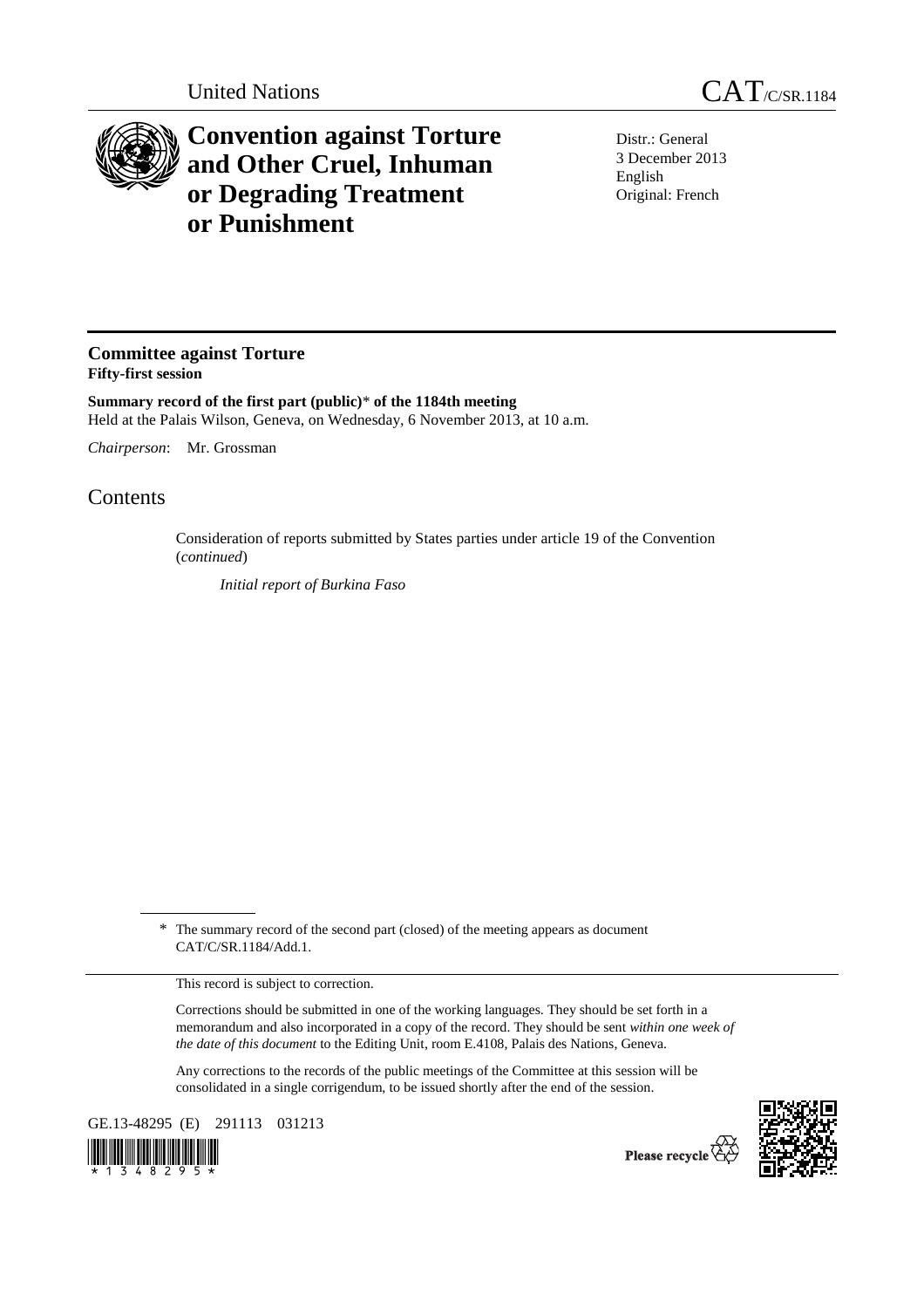*The meeting was called to order at 10.05 a.m.* 

 **Consideration of reports submitted by States parties under article 19 of the Convention** (*continued*)

*Initial report of Burkina Faso* (CAT/C/BFA/1)

1. *At the invitation of the Chairperson, the delegation of Burkina Faso took places at the Committee table.* 

2. **Ms. Nigna-Somda** (Burkina Faso) said that her Government considered the fight against torture a priority. Torture and other cruel, inhuman or degrading treatment or punishment were totally prohibited under article 2 of the Constitution. Moreover, a number of laws and regulations prohibited and punished torture and related practices. The disruption of public order or the exceptional circumstances provided for in the Constitution could not be invoked to justify torture. Several law enforcement officials had been prosecuted and sentenced for acts of torture or ill-treatment. In the Justin Zongo case, a student who had died as a result of ill-treatment by police officers, three officers had been convicted of acts of torture and sentenced to between 8 and 10 years' imprisonment. A bill defining, preventing and punishing torture and related practices had recently been submitted to the Government for adoption. The definition of torture contained therein was in line with that enshrined in the Convention. The penalties prescribed varied from 1 year's to life imprisonment and/or a fine of 300,000 to 1,500,000 CFA francs. As explained in detail in the report submitted to the Committee, the Criminal Code and the Code of Criminal Procedure included provisions that guaranteed the rights of detainees. With regard to civil action for redress, the victims of acts of torture could either join the criminal proceedings as a civil party claiming compensation or bring the case directly to the civil court. When the acts in question could be attributed to an agent of the State, the State guaranteed redress.

3. Her Government attached great importance to training and raising the awareness of the security forces as a means of preventing torture. To that end, conferences on the Convention were held every year for students at the police and military academies, and training was organized for police officers. Furthermore, Burkina Faso had introduced a new national human rights plan for the period 2013–2022, which emphasized the importance of training law enforcement officials, health personnel and prison staff on the provisions of the Convention.

4. Efforts had been undertaken to make conditions in places of detention more humane. Thus, between 2003 and 2011, 14 new prisons had been built. Specialized teaching staff had been placed at the disposal of all remand and correctional centres, and substantial improvements had been made in the area of health and in facilities and equipment. Various measures had been taken to combat overcrowding in prisons, including the introduction of community service and measures to individualize penalties. The average rate of occupancy of prisons had fallen from 172 per cent in 2009 to 144.2 per cent in 2012 and was set to fall further thanks to the measures taken. The National Human Rights Commission, the public prosecutor, the Ministry for Human Rights and a number of civil society organizations visited places of detention with the aim of preventing torture. It should also be noted that the law strictly prohibited acts of violence against detainees.

5. Lastly, domestic legislation only allowed a person to be expelled, returned or extradited when there were guarantees in place to ensure that they would not be subjected to torture.

6. **Mr. Gaye** (Country Rapporteur) said that several positive developments in Burkina Faso should be highlighted, including its adhesion to numerous international human rights instruments, the imposition of a moratorium on the death penalty and the fact that the report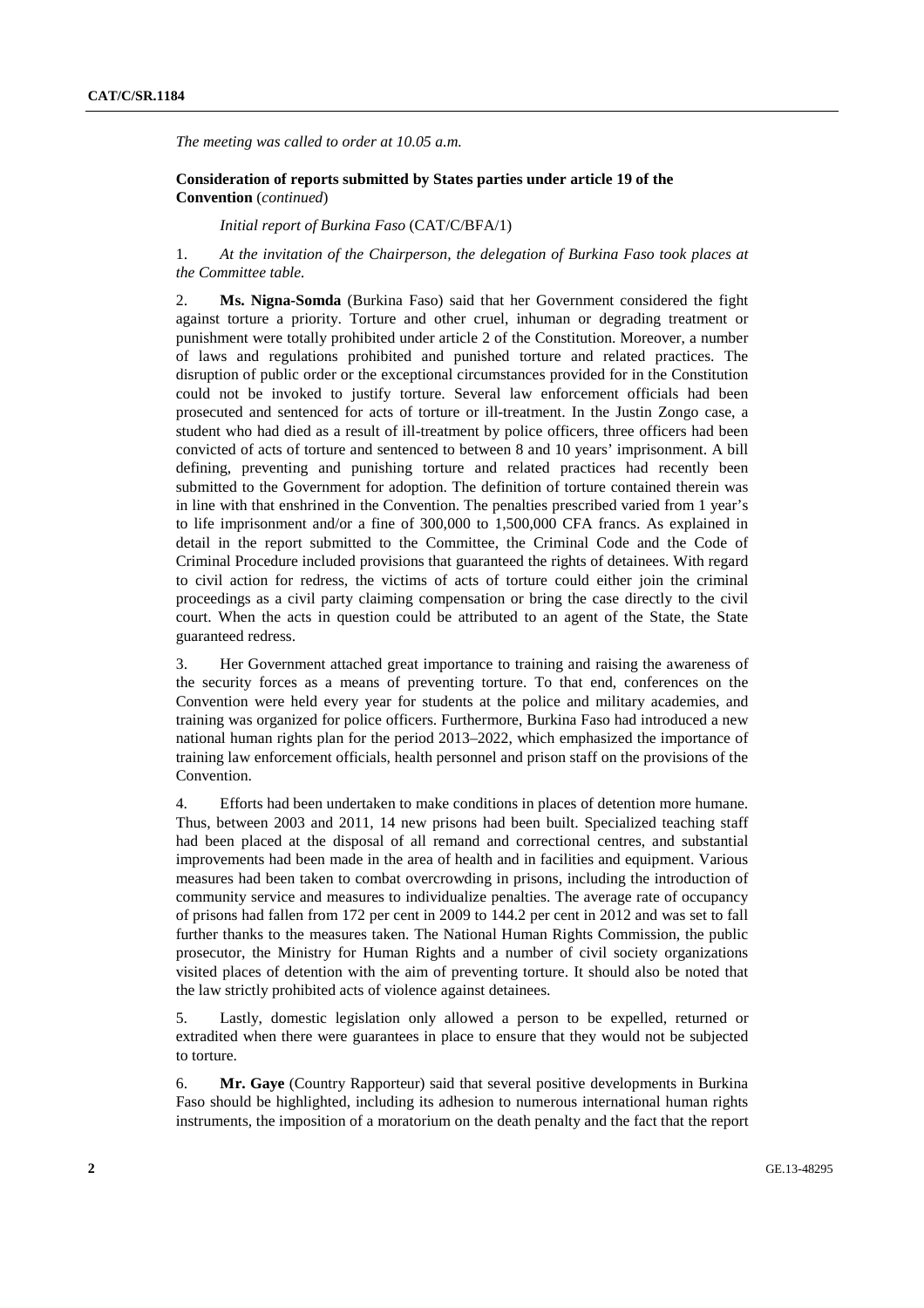submitted to the Committee had been prepared in consultation with civil society. In that regard, it should be made clear which civil society actors had been consulted.

7. As to article 1 of the Convention, the Committee could only welcome the fact that the bill defining, preventing and punishing torture and related practices aimed, inter alia, to fill the serious gap left by the absence from domestic legislation of provisions reflecting the definition of torture enshrined in the Convention. However, the minimum prison sentence of 1 year provided for therein was not severe enough for an offence as serious as torture. He requested the delegation to comment on that matter; to indicate whether the provisions of the Convention could be invoked directly before the domestic courts pending the adoption of the bill; and, if so, to give examples of cases in which they had been invoked.

8. With regard to the implementation of article 2, paragraph 1, of the Convention, the question arose whether the provisions of the Code of Criminal Procedure relating to police custody were really able to prevent torture, in view of the fact that a person could be detained for 3 days without being allowed to contact a relative or consult a lawyer, a period which could be extended to 5 days. The Committee was of the opinion that the need to keep the investigation confidential did not justify denial of the right to consult a lawyer. Similarly, a person in police custody could only see a doctor after three days. Furthermore, Act No. 17-2009 concerning the punishment of organized crime provided for a custody period of up to 2 weeks, which was very long and could lead to many abuses. It should be specified whether the concept of organized crime was clearly defined in the law. The measures intended to guarantee the rights of detainees thus had a number of shortcomings, which seemed to tally with the information provided by NGOs to the effect that the security forces in the State party commonly resorted to torture and ill-treatment. The feeling of impunity among the members of those forces appeared to be growing, as attested by the brutality with which demonstrations were suppressed and the mutinies of soldiers, who directly attacked members of the public. The Committee had been struck by the reports describing how soldiers had ransacked the Ouagadougou courthouse after members of the Armed Forces had been sentenced for indecent behaviour. How had the authorities reacted to those events?

9. In relation to article 2, paragraph 3, the report indicated that all police officers were required to follow the instructions of their superiors, except when the order issued was manifestly illegal and would gravely jeopardize the public interest. However, the Committee considered that the illegality of an order should in itself be sufficient to justify a refusal to carry it out, and that it would appear important (a) to introduce a provision that expressly permitted a law enforcement official to refuse to carry out an order that was illegal, and (b) to supplement that provision with measures to protect them against reprisals.

10. As to the implementation of article 3, it should be made clear which authority took the decision to expel a person; what judicial remedies were available to the persons concerned; and whether those remedies had suspensive effect. The Committee would also like to receive information on the procedure for determining refugee status, the proportion of requests for that status that were accepted, and the treatment extended to refugees in general. According to information before the Committee, the problems faced by refugees included the fact that: it was difficult for the parents of refugee children to obtain a substitute birth certificate; the review body provided for by the law on refugees had not yet been established; and children from neighbouring countries were exploited and vulnerable to trafficking. In that connection, the Committee would like to receive additional information on the criminal proceedings instituted and sentences handed down in cases of human trafficking.

11. With regard to the implementation of article 4, non-governmental sources highlighted the fact that the State party had promised on several occasions to fill the gaps in its criminal legislation, particularly the fact that torture did not constitute a stand-alone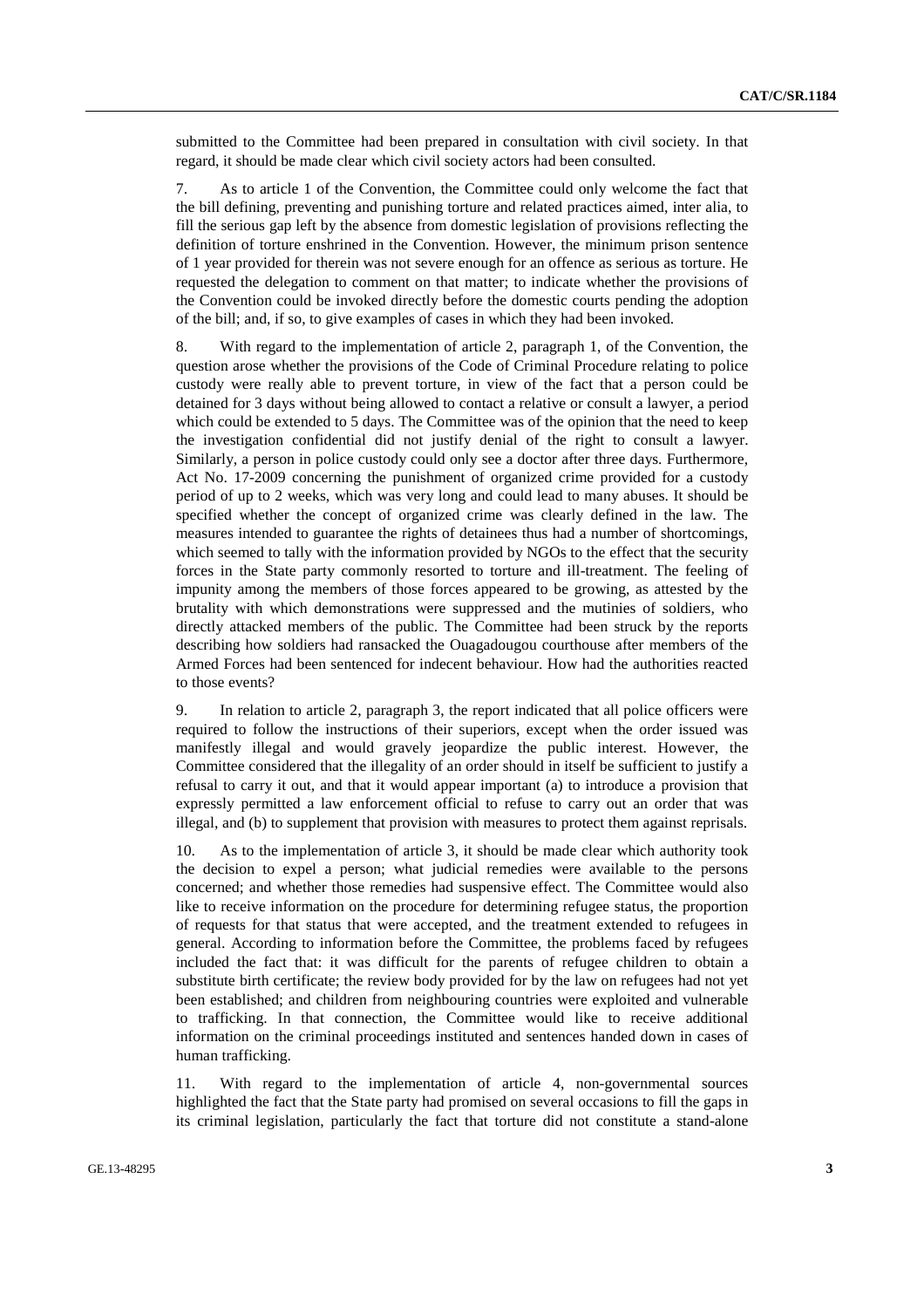offence, a promise that had still not been honoured. That deficiency was surely related to the persistent use of torture by the State party's security forces. In that connection, he mentioned a number of cases involving a suspicious death, including: that of Mr. Mamadou Bakayoko, a taxi-driver who had been shot dead while in the custody of the gendarmerie; that of Mr. Ignace Ouedraogo and Mr. Lamine Ouedraogo, who had both died while in police custody; and that of the journalist Mr. Norbert Zongo, a high-profile case of which the Committee would like to know the outcome. There was also a great deal of information pointing to the fact that journalists were frequently the victims of harassment and violence. The slowness with which the Zongo case was being dealt with seemed to highlight the deficiencies of a judiciary which had been heavily criticized and in which the public no longer had confidence. The delegation's comments on those matters would be welcome.

12. **Mr. Domah** (Country Rapporteur) recalled that each State party must ensure that the principle of the total prohibition of torture was systematically taught to police officers, soldiers, prison staff and health professionals. Welcoming the fact that Burkina Faso organized a series of conferences on the Convention, he asked who had participated and what topics had been covered. He would also like to know whether there was a dedicated centre for training all judicial staff. Did law enforcement officials and all other officials who had direct contact with victims of acts of torture or ill-treatment in general receive special training? Had the important measures taken by the State party to combat harmful traditional practices, such as genital mutilation, led to a change in attitudes? Did the Prytanée militaire du Kadiogo — the national military academy — now come under the jurisdiction of the Ministry of Education? Noting with concern the high level of overcrowding in prisons, he asked whether there was a national action plan to combat that phenomenon. Moreover, urgent measures should be taken to ensure that accused persons were held separately from convicted persons.

13. Did the State party plan to update its legislation relating to persons deprived of their liberty? Paragraph 66 of the report indicated that, due to the confidential nature of the preliminary police investigation, domestic legislation did not permit the intervention of a lawyer at that stage. That argument was inadmissible, as lawyers were part of the justice system and could not be considered as mere third parties. He requested the delegation to outline the activities carried out by the National Human Rights Commission since 2000, as it appeared not to have all the means necessary to discharge its functions. Had measures been taken to give effect to article 2 of the Convention, under which an order issued by a hierarchical superior could not be invoked to justify torture? He would also welcome more specific information on the use of complaints mechanisms by the victims of acts of torture or ill-treatment.

14. Had measures been taken under article 13 of the Convention to protect the complainant and witnesses in cases involving torture? Had the courts that had convicted police officers for acts of torture or ill-treatment also ordered measures of redress? Could the delegation provide examples of cases in which the domestic courts had rejected confessions on the grounds that they had been obtained by means of torture? What measures had been taken to promote women's access to the justice system and what was the age of majority for women? Lastly, was there a compensation fund for children who had become disabled as a result of a road accident, of whom there were reportedly many in the country?

15. **Ms. Sveaass** welcomed the frankness with which some questions had been treated in the report and would like to know what practical measures the State party planned to take in order to address the worrying problem of overcrowding in prisons. Paragraph 69 of the report indicated that, due to the lack of available space, the separation of adult and juvenile detainees was not observed. Could the Government not consider prescribing non-custodial penalties for minors in order to remedy that problem? She would welcome more detailed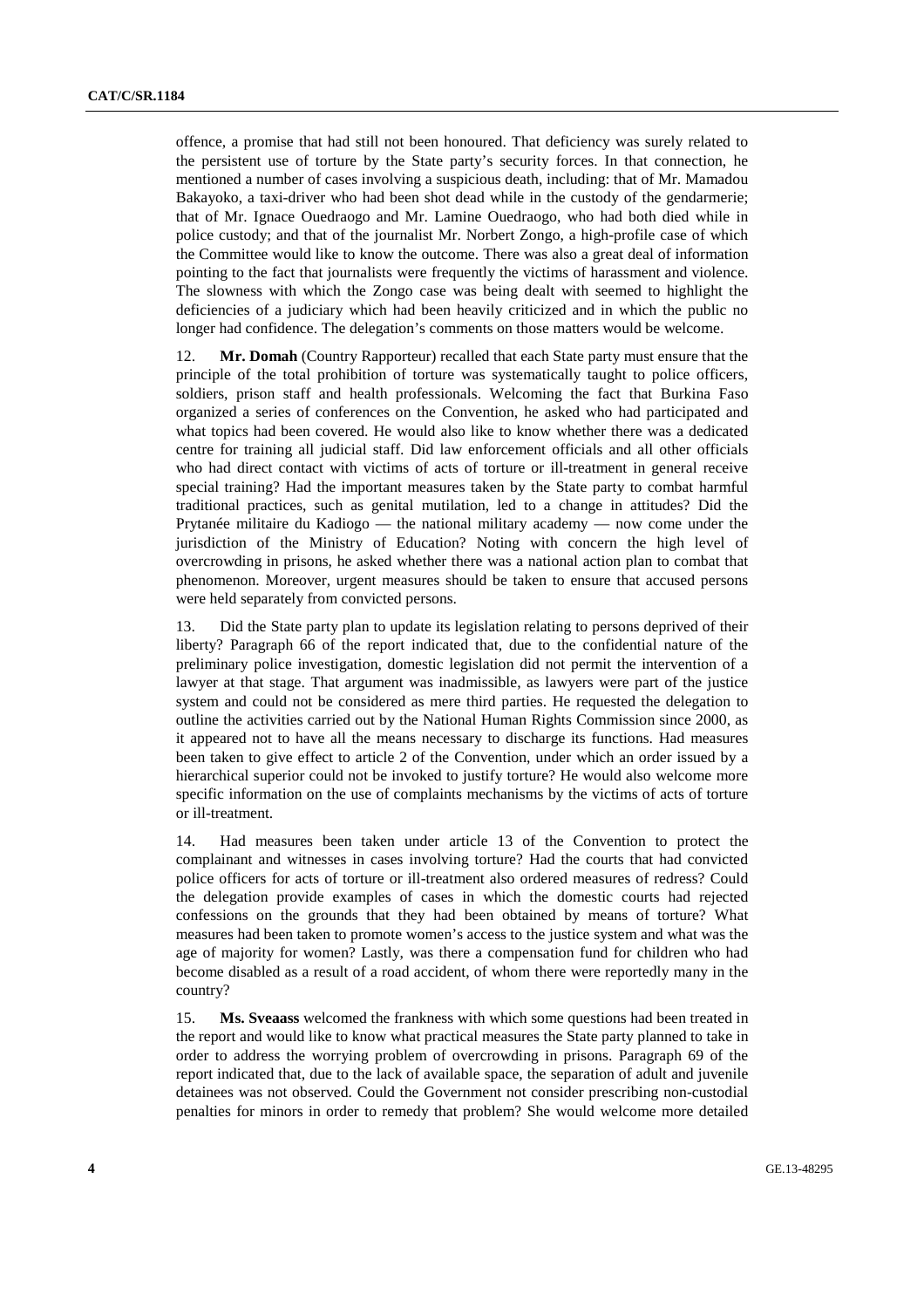information on the characteristics of the future national preventive mechanism against torture and, in particular, on visits to places of detention. More information on the so-called "red" zones where the right to demonstrate and other human rights were apparently restricted would also be useful.

16. **Mr. Bruni** asked when the bill defining, preventing and punishing torture and related practices would be ready. Welcoming the State party's ratification of the Optional Protocol to the Convention against Torture, he noted that, to date, no national preventive mechanism had been established and would like to know whether urgent measures would be taken to remedy that shortcoming. The high level of overcrowding in prisons should prompt the authorities to issue non-custodial penalties such as community service. Information on the fate of the 10 persons who were reportedly still on death row would also be welcome. Given that Burkina Faso had not imposed capital punishment for 20 years, was it not time to abolish it altogether?

17. **Mr. Mariño Menéndez** said he would like to know whether Burkina Faso had established its competence to institute criminal proceedings against foreigners accused of acts of torture or ill-treatment. Could the State party consider modifying the status of the National Human Rights Commission so as to designate it as the national preventive mechanism? He requested the delegation to provide more details of the cooperation between Burkina Faso and the Office of the United Nations High Commissioner for Refugees, particularly with regard to the Malian refugees.

18. **Ms. Gaer**, noting that untried prisoners accounted for half of the prison population, asked whether they had access to a lawyer and, if so, at what stage. Was there a mechanism for monitoring detention conditions? Was the delegation in possession of statistical data on the sentences or disciplinary penalties imposed on police officers convicted of acts of torture or ill-treatment? Were the officers accused of having committed such acts suspended with immediate effect? The Committee had received reports that the death rate of detainees was quite high. Were those deaths investigated systematically and were they linked to acts of torture? Paragraph 89 of the report indicated that victims of acts of torture or ill-treatment committed by public officials "may" seek redress before the domestic courts. It would be useful to know whether redress had actually been granted.

19. **Ms. Belmir** said that she welcomed the frankness and honesty with which the delegation had presented the report and would like to know why Burkina Faso had not accepted the recommendation made during its universal periodic review to take the necessary legislative, administrative and financial measures to ensure the independence of the judiciary (A/HRC/24/4). She would also like to know whether steps were taken to combat the spread of certain diseases in prison. Noting that the period for which an individual could be held in police custody could be extended to 5 days "in time of war", she recalled that, even in exceptional circumstances, States were bound to respect a "core of fundamental human rights".

20. **The Chairperson**, speaking as a member of the Committee, asked when the bill defining torture would be ready. He wished to know whether the general ban on the use of physical force enshrined in the Criminal Code only applied to certain law enforcement officials. The Committee had received reports that, despite the efforts made to address overcrowding in prisons, two to four prisoners continued to die each week owing to the conditions in which they were being held. If that was true, were measures being considered to remedy that situation? It would also be useful to know whether the police training manual prepared with the help of the Danish Institute for Human Rights had been completed and whether Burkina Faso envisaged making the declaration provided for under article 22 of the Convention. What penalties were incurred by companies in the mining sector that allegedly employed children? Lastly, it would be useful to know more about